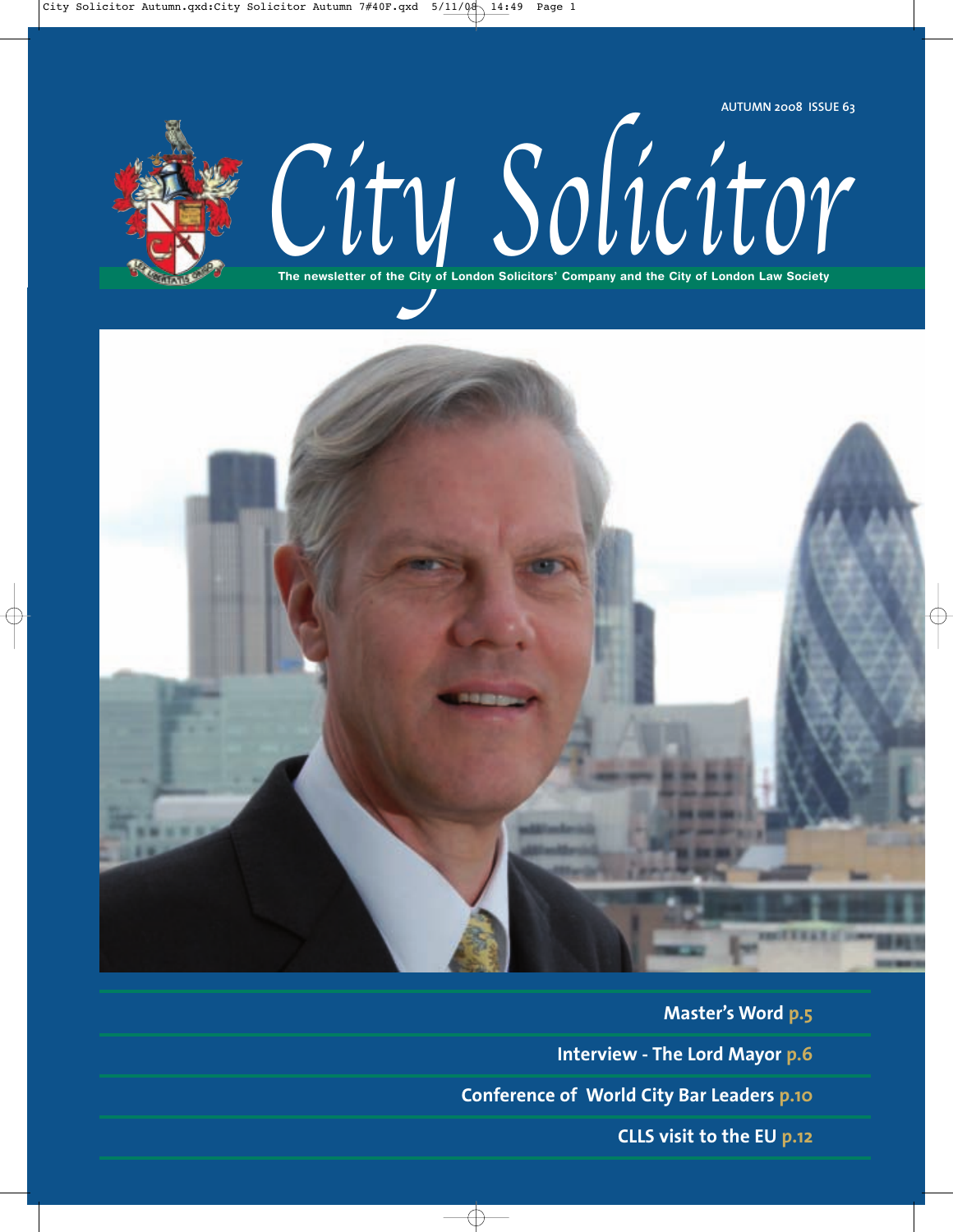# City of London Law Society

### **Committee Members Court of Assistants**

**President** The Master

**Chairman** † D.A. McIntosh

> **Secretary** N.A. Cameron

**Administrator** Mrs E.J. Thomas, B.A.

**Policy & Committees Co-ordinator** R.S. Leeder

#### **Committee**

† CHAIRMAN PRESIDENT \* N.C.C. Bamping † P. Barnes † S.W. Davis N.M.L. Hughes V.T. Keaveny A.G. Murray-Jones Ms J.C. Palca † Ms. F.A.E. Palmer S.G. Popham Miss K.D. Richardson M.C. Roberts, B.A D. Thomas P.B. Wayte M.A. Webster † Alderman J.R.C. White, T.D. Alderman D.H. Wootton

Ex-officio, appointed by the CLSC † Ex-officio as members of the Council of The Law Society

### **Clerk to the Company and Secretary of the City of London Law Society**

**Neil Cameron** 4 College Hill, London, EC4R 2RB Tel: 020 7329 2173 Fax: 020 7329 2190 Email: mail@citysolicitors.org.uk

> **Editorial Board John Abramson**

58 Fenchurch Street, London, EC3M 4AB Tel: 020 7954 8525 Fax: 020 7954 8961 Email: john.abramson@aig.com

**Elizabeth Thomas** 4 College Hill, London, EC4R 2RB Tel: 020 7329 2173 Fax: 020 7329 2190 Email: mail@citysolicitors.org.uk

# City of London Solicitors' Company

**Master**

Ms A.L. Marks

**Senior Warden** The Rt. Hon. The Lord Mayor, Alderman David Lewis

**Junior Warden** Alderman D.H. Wootton

**Stewards**

I.C.S. Morpeth J.M. Abramson

### **Full Assistants**

Past Master B.J. Greenwood, LL.B. Past Master A.J.C. Collett, LL.B. Past Master N.C.C. Bamping, LL.B. Past Master Miss K.D. Richardson, M.A. Past Master W.J.L. Knight M.C. Roberts, B.A. Alderman J.R.C. White, T.D. V.T. Keaveny Alderman Mrs C.F. Woolf, C.B.E.

**Additional Assistant** Mrs J.M. Gaymer, QC, C.B.E.

**Chairman of The City of London Law Society** D.A. McIntosh

### **Ex-Officio Assistants**

**Past Masters** J.H. Snaith J. Guillaume P.J. Purton, O.B.E., L.M.R.T.P.I. D.F. Gray, M.A. E.P.T. Roney, C.B.E., M.A., Dep. Sir Max Williams M.H. Sheldon, C.B.E., M.A. K.S.G. Hinde, O.B.E., T.D., M.A. J.A.E. Young, LL.B. D.L. Biddle, M.A. R.H.V. Dixon, M.A. J.A. Rowson Sir Christopher Walford, M.A., D.C.L. His Hon. Harvey Crush S.N. Beare, M.A., LL.B. W.L. King, M.A. J.F. Avery Jones, C.B.E., M.A., Ph.D., LL.M. R.D. Fox, M.A. M.R. Mathews, M.A. Alderman Sir Robert Finch M.J. Cassidy, C.B.E., B.A., M.B.A., Dep. J.E. Hume

#### **Clerk**

N.A. Cameron

 $\overline{2}$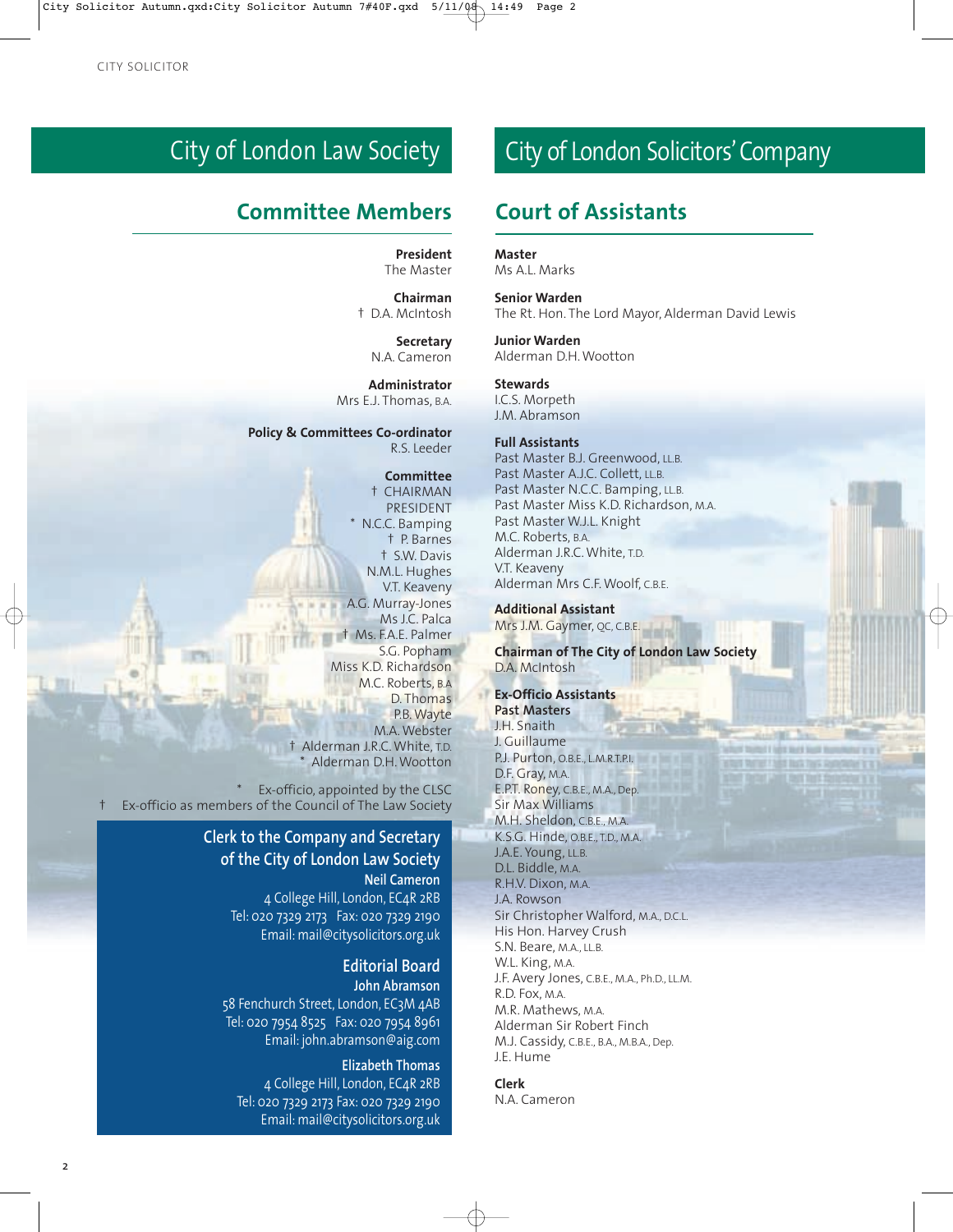| <b>Editorial p.3</b>                             |  |
|--------------------------------------------------|--|
| Dates for 2008 p.4                               |  |
| Master's Word p.5                                |  |
| Interview with The Lord Mayor p.6                |  |
| Let there be light p.8                           |  |
| <b>Conference of World City Bar Leaders p.10</b> |  |
| <b>CLLS visit to the EU p.12</b>                 |  |
| <b>Committee Reports p.13</b>                    |  |
| Training p.13<br>Regulatory <b>p.14</b>          |  |

Regulatory **p.14** Insurance **p.15** Litigation **p.15** Insolvency **p.15**

**Fox Report p.16**

### **Solicitors Benevolent Association Christmas Cards**

**A reminder that a wide selection of cards, available to order online can be viewed at www.cards2print.co.uk/sba**

**Whichever card you choose, the SBA will receive 40% of the card and print costs**

# Contents Editorial



All the leaves are brown - it seems far less than a year since I wrote the Editorial for our Autumn edition last year, but here we go again: the terrifically busy Autumn season which includes the Lord Mayor's Show, the Livery Dinner, and a range of activities sponsored or

hosted by our professional committees. Details of all of these appear in the reports of the committees in this Edition.

Our cover model is easily recognisable – Alderman David Lewis, who has just come to the end of his year as Lord Mayor and will, in time, return to us as Senior Warden. Recently, the Lord Mayor found time to chat informally to the Editorial Board about his year, for which we remain hugely grateful. A report of the interview is within.

Our series of glimpses into other Livery companies continues with a skilfully crafted piece on the Tallow Chandlers by Past Master Peter Purton, who is also a Past Master of that Company.

City of London Law Society events are also well reported in this edition, with details of the recent Conference of World City bar Leaders, and a visit to the EU. The importance of the CLLS to the City profession cannot be underestimated, and its continued involvement in professional networking is a laudable achievement of its indomitable Chairman, David McIntosh.

And finally…Fox is back, his appetite for fast and expensive vehicles almost sated by his visits to some specialist events. Details on the back cover…



John Abramson AIG, Editor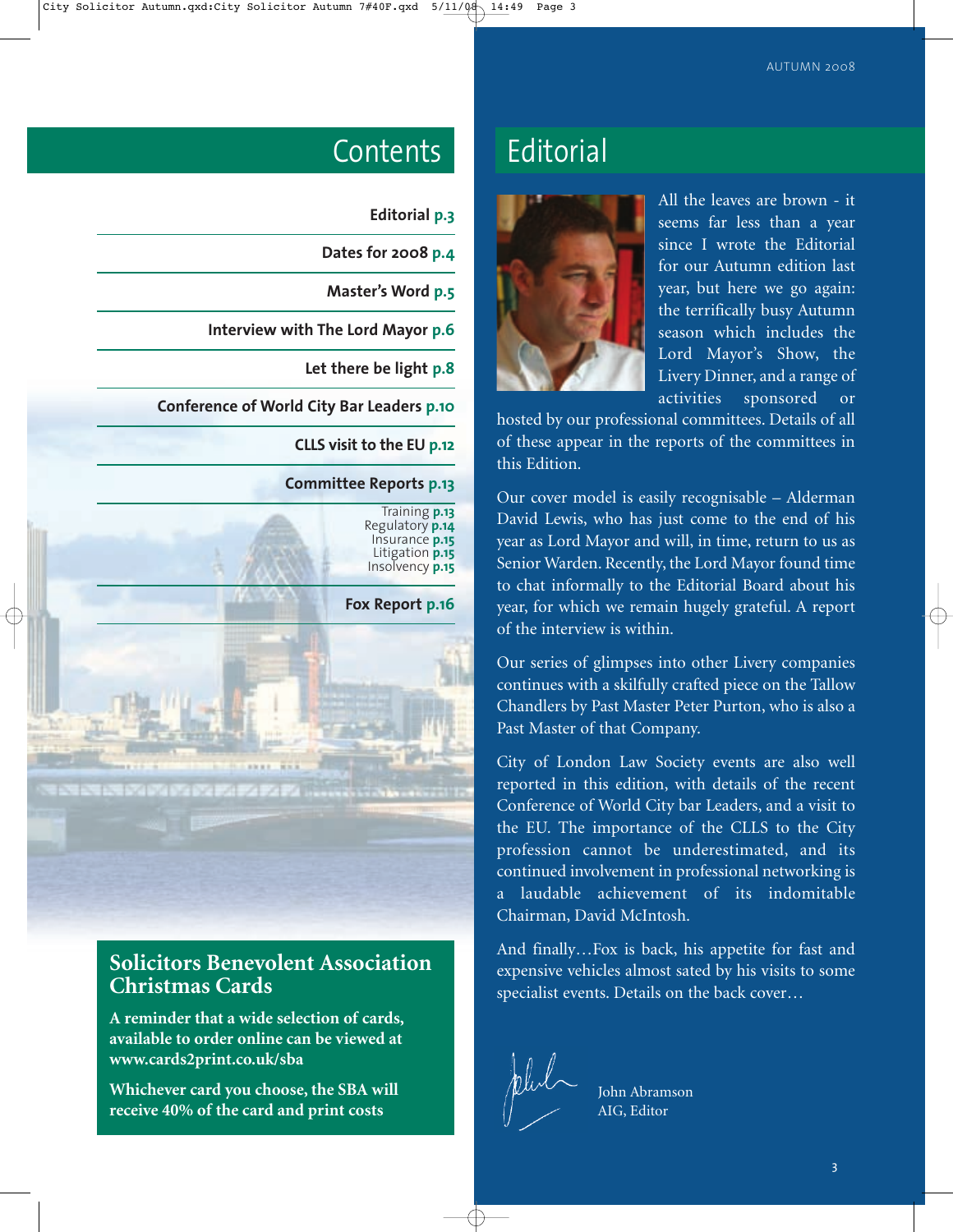# Dates for 2008

## THE CITY OF LONDON SOLICITORS' COMPANY

- 
- Mon. 24<sup>th</sup> Nov. \* Court meeting at 11.00 a.m. followed by luncheon at 1.00 p.m.
- Thurs. 27<sup>th</sup> Nov. Livery Dinner, Goldsmiths' Hall, Foster Lane, EC2 at 7.00 p.m. Liverymen and Guests. Dinner Jacket (Black tie)

## THE CITY OF LONDON LAW SOCIETY

- Wed.  $3^{rd}$  Dec.  $\dagger$  Committee of the City of London Law Society at 11.00 a.m.
	- † Carvery Lunch at 1.00 p.m.
	- \* At Cutlers' Hall, Warwick Lane, EC4.
		- † At Butchers' Hall, Bartholomew Close, EC1.

### NEW MEMBERS OF THE CITY OF LONDON SOLICITORS' COMPANY

**The following people have been admitted as Freemen of the Company, in person and in absentia:-**

| <b>Vikki BANKS</b>                  | - Freshfields Bruckhaus Deringer LLP           |
|-------------------------------------|------------------------------------------------|
| <b>Samuel James BOYLING</b>         | - Pinsent Masons LLP                           |
| <b>Sara CHANDLER</b>                | - The College of Law                           |
| <b>William DEEPROSE</b>             | - Freshfields Bruckhaus Deringer LLP           |
| <b>Mariana ELLISON</b>              | Freshfields Bruckhaus Deringer LLP<br>÷        |
| <b>Rachel Mary FOXTON</b>           | Kaplan Law School                              |
| <b>Adam Jonathan GALLAGHER</b>      | - Freshfields Bruckhaus Deringer LLP           |
| <b>Eoin HAYDEN</b>                  | Skadden, Arps, Slate, Meagher & Flom<br>÷      |
| <b>Julian HICKEY</b>                | - Berwin Leighton Paisner LLP                  |
| Diana HIRD                          | - Gensler                                      |
| <b>Andrew Michael HOUGIE</b>        | - Dechert LLP                                  |
| <b>Naomi IVES</b>                   | <b>Freshfields Bruckhaus Deringer LLP</b><br>÷ |
| <b>Simon JOHNSTON</b>               | - Nabarro LLP                                  |
| <b>Katherine Angharad LYONS</b>     | - Freshfields Bruckhaus Deringer LLP           |
| <b>Charles MARTIN</b>               | - Macfarlanes                                  |
| <b>David PESTER</b>                 | - TLT LLP                                      |
| <b>James Alistair PRATT</b>         | - Pinsent Masons LLP                           |
| <b>Felicity REES</b>                | Freshfields Bruckhaus Deringer LLP<br>٠        |
| <b>Peter RICHARDS-GASKIN</b>        | <b>TLT LLP</b>                                 |
| Diana Jane SIMMONS                  | Weil, Gotshal & Manges<br>÷.                   |
| <b>Jean Marie SWIECA</b>            | - Linklaters LLP                               |
| <b>David WELCH</b>                  | <b>Rice-Jones &amp; Smiths</b>                 |
| <b>Simon WELLER</b>                 | Freshfields Bruckhaus Deringer LLP<br>÷        |
| <b>Tsim Alan Farrington WHARTON</b> | <b>Macsteel International</b>                  |
| <b>Simon Anthony WILSON</b>         | Tax & Legal Consultancy Ltd                    |
| <b>Katrina YOUNG</b>                | Freshfields Bruckhaus Deringer LLP<br>$\equiv$ |
|                                     |                                                |

**The following Freeman has been admitted as a Liveryman of the Company:-**

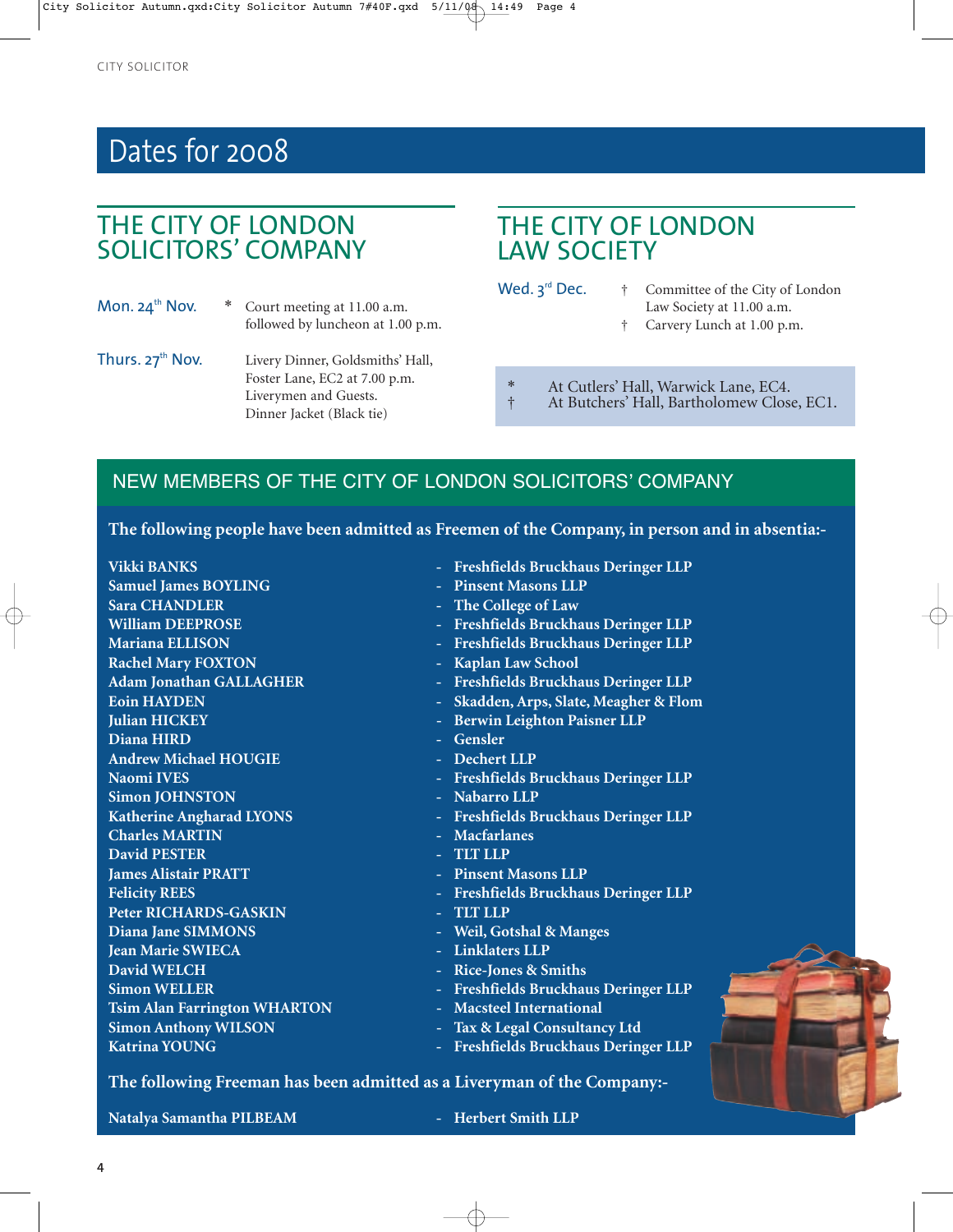# Master's Word **Alexandra Marks,** *Master*



In these times of unprecedented economic turbulence and uncertainty, the social, ceremonial and charitable activities of the Livery Company may seem at best irrelevant and at worst a distraction. I would argue otherwise.

It is precisely in such challenging circumstances that we rediscover the importance of our profession's values and attributes - commitment, honesty, integrity, determination, putting others first and respect for the rule of law - all of which have been embraced and celebrated by the Company for over 100 years.

I thought a remarkable example of solicitors' resilience in difficult times emerged from an extraordinary story I heard the other day. A small firm of City solicitors recently called together eight of its associates and broke to them the bad news that, due to declining workloads and reduced partner drawings, at least one of them would have to be "let go". Later, the associates returned to the partners to say that they would rather work fewer hours - perhaps four days a week each - and accept proportionately lower pay, than for any of them to lose their jobs.

That got me thinking. Perhaps this is an example of "Generation Y" coming into its own. For many years now we have heard how the ambitions and aspirations of Generation Y (now in their mid-thirties and younger) differ so much from those of the "baby boomers" (born 1943 to 1960) and "Generation X" which followed them. Generation Y, we're told, are more peer-oriented - perhaps a contributing factor to the premium that Generation Y workers place on workplace culture. They are exceptionally tech-savvy, especially aware of their own value in the job market, and insist on working in a stimulating job environment. Work-life balance is increasingly important to them too: they place more value on flexibility and agility in the workplace than location or even pay.

These characteristics are borne out by a groundbreaking research report entitled "Legal Lives - Retaining Talent Through a Balanced Culture", whose launch I attended this week. A dozen City firms (including my own) took part in the study, which was commissioned by Addleshaw Goddard from Working Families (www.workingfamilies.org.uk). Key findings were that law firms are aware of the challenges posed by differing generational expectations around work-life balance, a greater readiness to embrace mobile working and demographic shifts redefining the workplace culture. In particular, firms wish to address the gender imbalance at senior levels - and in some cases have the will to build on flexible work initiatives - but in practice there is little evidence of any striking change in culture, or of flexible working being embedded in the mainstream of their businesses. On the contrary, there are widespread misconceptions that work-life balance is synonymous with part time or reduced hours, and is a concession for the few at the expense of the many.

The Legal Lives report - which draws on in-depth discussions with participant firms' managing board members, transaction heads, focus groups of fee-earners and on completed questionnaires from firms' clients - calls for review of work processes to encourage "smarter" working; focussing on changing the culture to support balanced working, and fostering better out-of-office working.

Isn't it possible that, far from the current economic climate providing yet another barrier to achieving these goals, it presents a once-in-a-lifetime opportunity to review the way we work (and live)? If we are no longer able to blame evergrowing workloads, complexity of transactions and increasingly demanding clients for the punishing hours and presenteeism typical of City solicitors, is there anything other than money which is stopping us from changing? Just a thought: I'd welcome yours…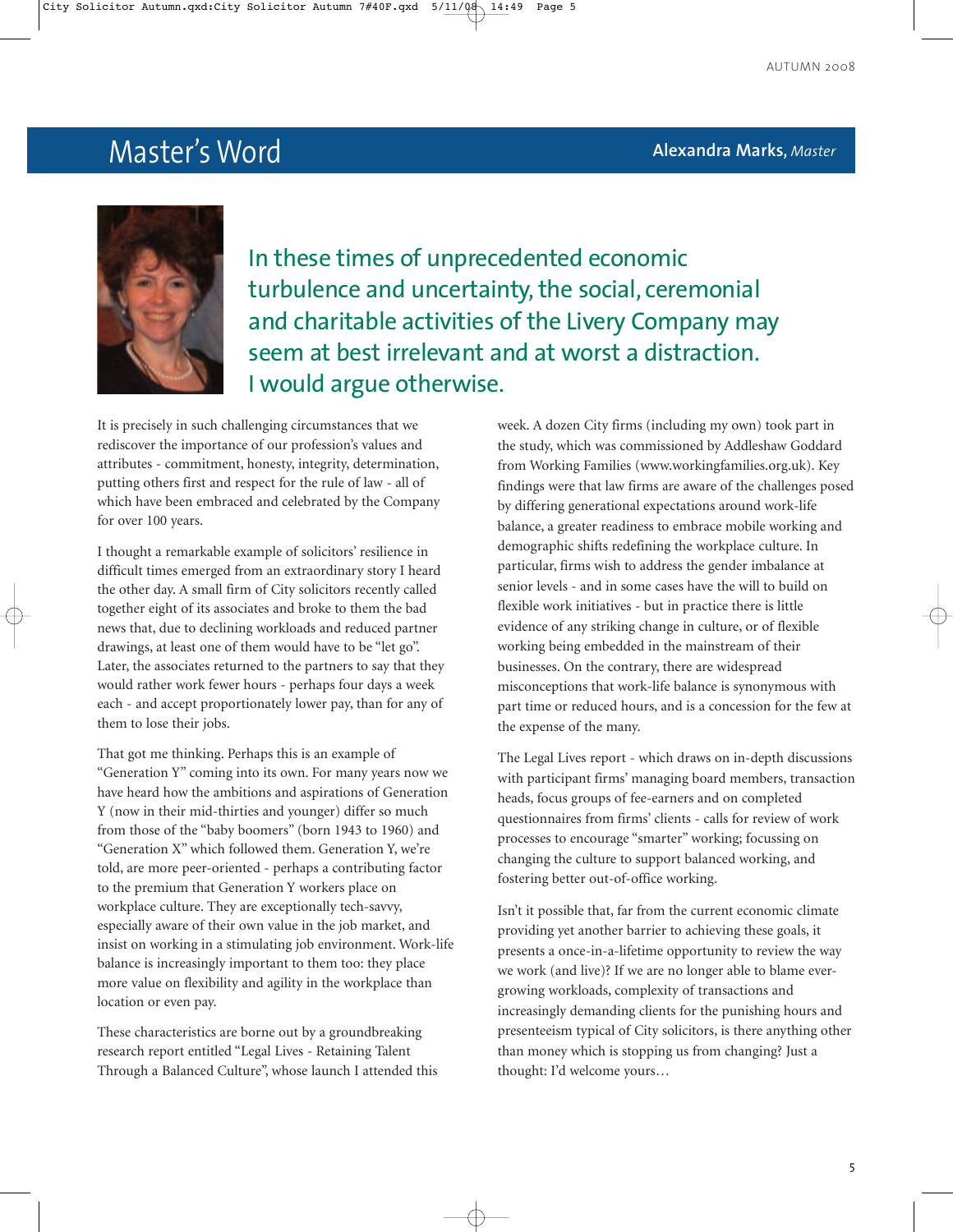# Interview with the Rt Hon the Lord Mayor of London, Alderman David Lewis.



The Mansion House was a riot of colour when the Administrator and I arrived at the appointed time; preparations were well under way for a reception for one of the Lord Mayor's chosen charities – the women's health charity Wellbeing of Women.

We were not attending the reception. Rather, we were delighted that the Lord Mayor had agreed to spend some time with us chatting about his year in office – perhaps a rare insight for the benefit of our readers. The Lord Mayor met us in the reception area, beaming in welcome, and ushered us into the orderly calm of his beautiful office in the heart of the Mansion House.

Alderman David Lewis is the 680th Lord Mayor, and is proud that he is only the 8th Welsh Lord Mayor of the City of London. David is also our own Liveryman, and we have the wonderful honour of being his mother company. In fact, David currently also holds the office of Senior Warden of the Company, having been elected to that position at our 2008 AGM. This makes him only the second Solicitor (note the capital "S") to occupy the Mansion House, following in the footsteps of Sir Robert Finch a few years ago.

David is clearly thoroughly enjoying his year in the Mansion House. He is youthful and fit, and his given so much of himself to the mayoralty during his term of office. Unreservedly, he says that being Lord Mayor is certainly the best unpaid job in the world with the best supporting team you could wish for in the Mansion House. Hard work, but fulfilling and rewarding.

A few facts about being Lord Mayor: Firstly, this is not be confused with the Mayor of London. The Lord Mayor is the Mayor of the City of London, and not any of the other boroughs of Greater London. The City has its own budget. The Lord Mayor is not paid a penny and holds the office for 12 months. There are no party politics in the mayoral elections, so he is independent and has no party affiliations. The Mayor (of London), on the other hand, is elected to a paid position based on party political lines. The Mayor has no authority within the City other then over its public

transport (but even then, not over the Lord Mayor's golden carriage). The Lord Mayor is the Head of the City of London Corporation, and also has a national and international role as the ambassador for all UK based financial and professional services.

In this role, the Lord Mayor promotes the "City" brand name as the world's leading financial and business centre. He is unique in this role, and David has relished this responsibility. David informed us that, during his year, he has travelled for over 100 days and visited 23 countries on four continents, as well as intensive travel within the UK (even including Wales).

Crucially, being a lawyer has allowed David added facility in selling English law and our sophisticated dispute resolution regime to companies in other countries. He rightly points out that no one in any other country is able to do this for their legal system. When travelling, he always sees the local Minister of Justice, a superb opportunity to discuss relevant legal issues of the day. The English legal system therefore becomes one further exportable item, an immediately apparent added benefit of having a solicitor in the Mansion House.

When not on the road, David has spent much of his waking time supporting the Livery. He diffidently confirms that he meets with a Livery company every day. He is clearly impressed by the wide range of activities promoted by the Livery Companies, ranging from charitable work, education, training cadets of the three forces, and hosting terrific dinners. He estimates that the Livery raises in excess of £50 million for charities, all in a most unassuming way. During his year, he has tried to reveal the hidden treasures that reside deep in the City – opening the magnificent Livery Halls to the public, for example, and encouraging more high profile support of popular sporting endeavours such as the Olympics. The synergies are apparent – the Cutlers already support fencing,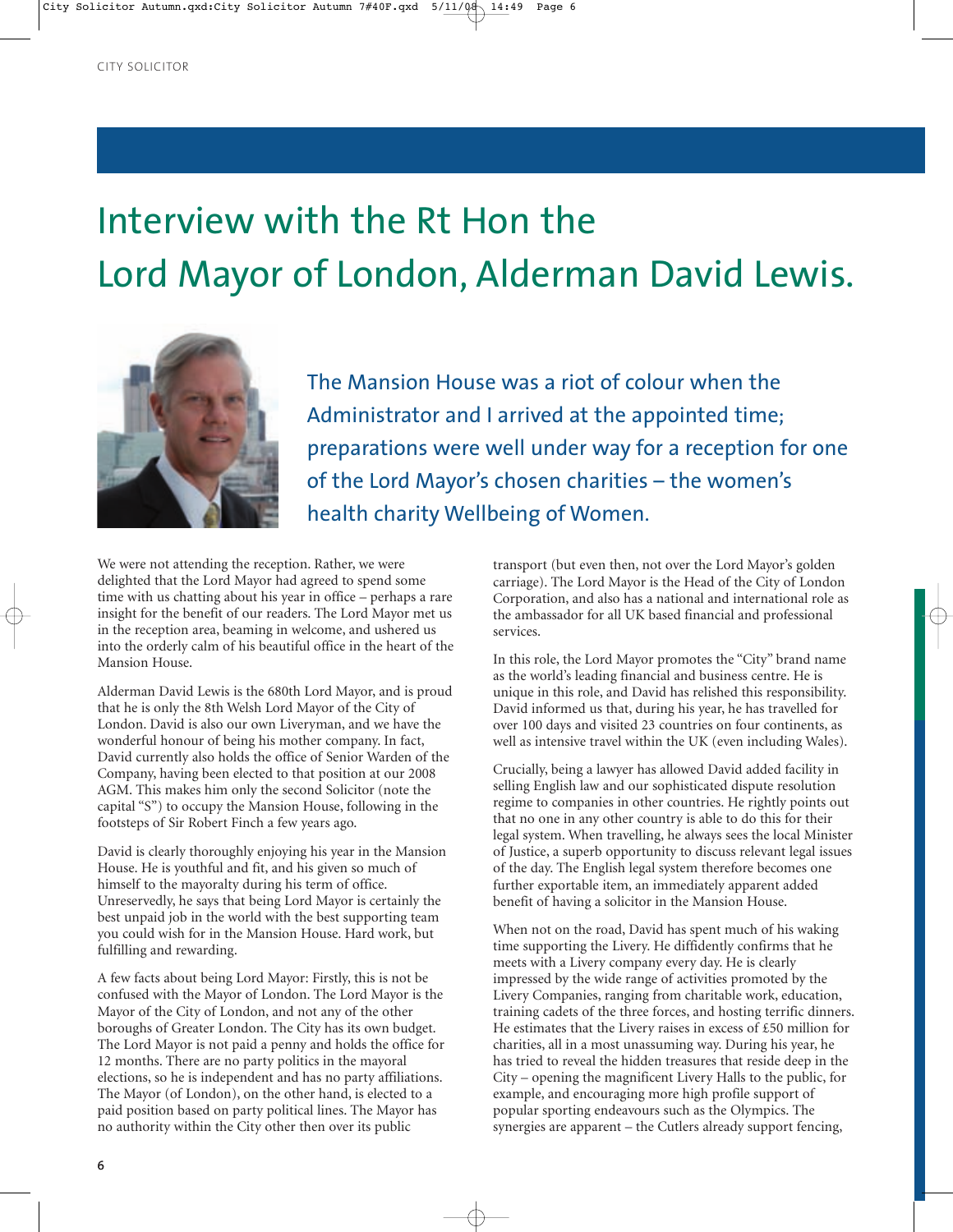### **John Abramson,** *AIG*

and the Fletchers, archery. Matching up Livery Companies with various sports may present an entertaining challenge – tug-of-war for the Ropemakers perhaps, or mental gymnastics for the Solicitors?

David enjoys talking, which is lucky because he estimates he will have given about 1,000 speeches during his year – more than the Queen and more then any government minister. He did not say if any of those were in Welsh.

I also asked him about the highlight of the year: without hesitation, David identified the Lord Mayor's Show, and how could it not be? An audience of over 3 million television viewers, 500,000 citizens on the streets, 6,000 participants, 180 vehicles, 70 floats, 21 working bands and a ride in the wonderful golden carriage, topped off by an incredible fireworks display, all in his honour. Unofficially, however, David also referred to a visit to Mansion House by one of Europe's most popular national figures, Madame Sarkozy.

And what about life after the Mayoralty? First item on the

agenda will be a retreat to Wales for some well deserved R&R and certainly no aeroplane flights for a long time to come. David will maintain his consultancy at Norton Rose, but would like to use the ambassadorial experience he has gained to become a business champion of his beloved country – Wales.

In short, it is clear that David and Theresa have had a fabulous year in Mansion House. He regards his term of office as an enormous privilege, and is modest about his achievements during his year. To us as City solicitors, however, he is able to say that City law firms are tremendously well respected abroad, miles ahead of everyone else. We have a great product to sell, and he is clearly delighted to have had an opportunity to sell it.

As we left David's office, he accompanied us back through the colourful halls of the Mansion House, and I could see the pride that he has for the Mayoralty and all it represents. His commitment has not gone unnoticed. We welcome him back to his Livery duties with our hearty congratulations.

# 10K Run on behalf of The Sheriffs' & Recorder's Fund



**The Master, Alexandra Marks recently completed a 10K Run to raise money for the Sheriffs' and Recorder's Fund. Alexandra is pictured before the race with Lady Prue Davies, Chairman of the Fund and Jason McCreanney of the Society of Young Freemen, and after the race with her training companion "Jazzy". Donations to the Sheriffs' & Recorder's**

**c/o Central Criminal Court, Old Bailey, London EC4M 7EA.**

**Fund can be made** 

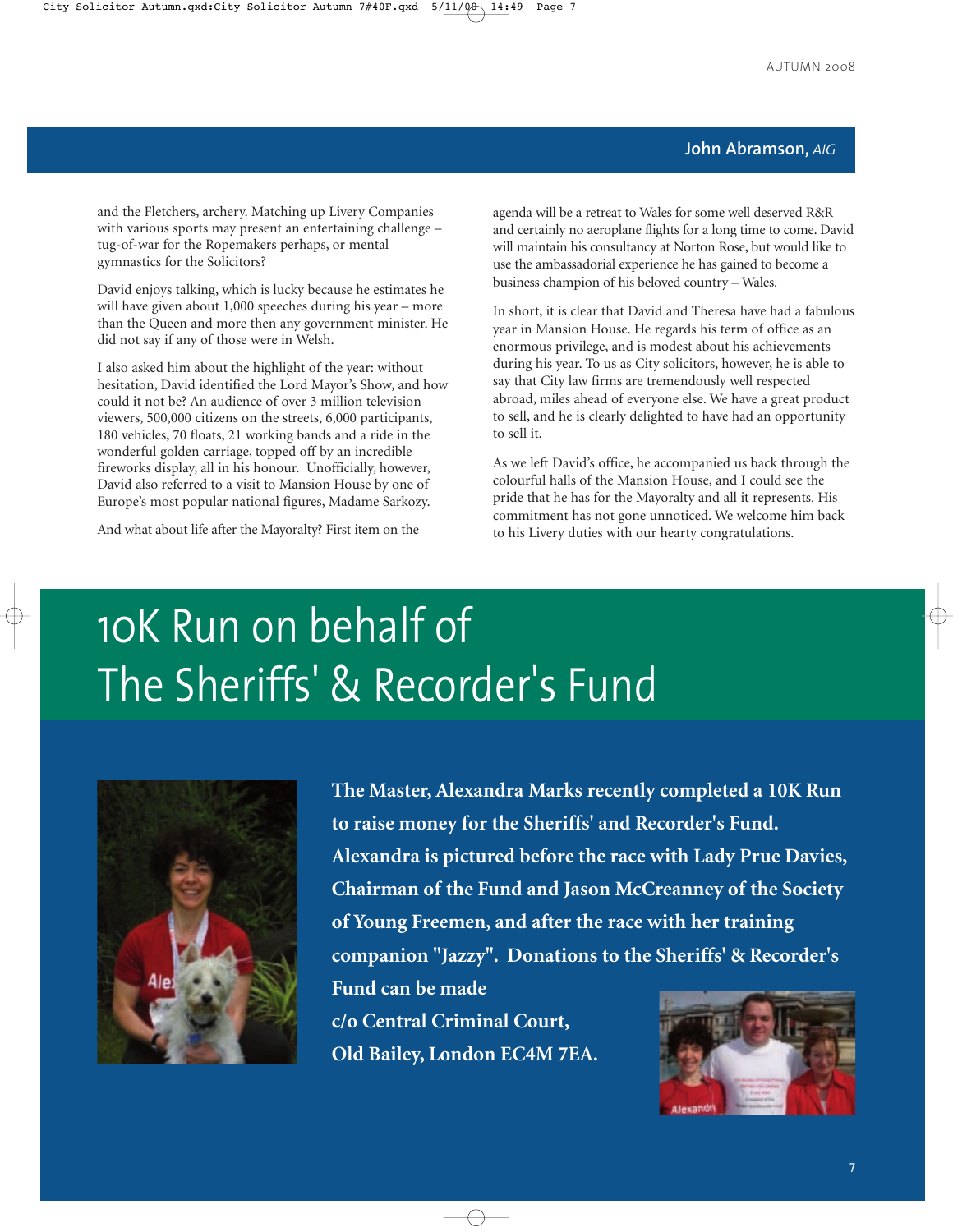# Let there be light

Night's candles are burnt out and jocund day Stands tiptoe on the misty mountain tops

Strange it may seem but – pace The Wax Chandlers and latterly The Lightmongers – the City would have been a dark and dull place without the efforts of the "Wardyns of the Craft of Taloughchaundlers" whose lanthorns provided the wayfarer with light for centuries.

The date of incorporation of any Livery Company – and that of the Tallow Chandlers in 1462 was comparatively late – gives no indication of its actual age. Though the Company was first mentioned in 1283 the first Master was not recorded until 1461. But there is ample evidence that the trade or craft of tallow flourished long before that. And it continues to do so. Ask any lady if she appreciates tallow and you are likely to get a pretty stuffy answer. How wrong she is. Refined tallow today is a mainstay of many of the most famous and successful skin lotions.

The Company has had a long and – like most – an occasionally chequered history. Its first Hall is believed to have been near Old Broad Street but it will come as little surprise to learn that its move to Dowgate Hill where it's present Hall stands proud – accompanied by the Skinners and the Dyers – was somewhat more than encouraged by the Lord Mayor of the day who found the smell generated by the combined effluent of these three noble Companies eclipsed the ambient perfume sought by him and his successors for the Lord Mayor's residence.

So 4 Dowgate Hill it became where one of the most momentous moments in the Company's history was recorded – the loss of its second Hall on that site in the Great Fire of 1666. Fortuitously the Master of the day personally supervised the removal of all the Company's records and artefacts before the fire reached the Hall. In consequence it is one of the few Livery Companies that has retained all its original records.



The Hall was rebuilt in 1672 and is the building you see today in its sheltered close off Dowgate Hill - very little changed over the centuries. It is believed that the Court Room is in its original state and is the oldest working Livery Court Room in the City. And that is in spite of the Luftwaffe's efforts to alter the path of history. Happily the bomb which fell in the corner of the Hall, while causing some structural damage, did not go far. Sadly Skinners Hall next door took the full force of the rest of the stick and had to be rebuilt.

Like many Companies its health has fluctuated over the years. Funding and numbers were a constant problem. But the situation has changed dramatically and has more than kept pace with the remarkable revival and growth of the Livery Movement in recent years. Central to this fact were two initiatives. The first was the establishment of a new Committee in 1987 which minutely examined the Company and its workings and shaped the vision of the Company as it is today. This was buoyed by the greatly improved business results emanating from the sale of the Company's properties in Bishopsgate – a row of somewhat elderly and rundown cottages – to the developers of contemporary Smithfield. They were the key which unlocked that site.

The Company – 21st. in order of preference among the number of some 107 now in existence- has never looked back. Although relatively small in numbers it punches far above its weight. Much of its current success may also be attributed to the variety of members which it draws from a wide range of activities associated with the trade and the City and the great fellowship which flows from that feature. It also accounts for the long waiting list of those wishing to take the Freedom and Livery of the Company today.

Move forward. Even in the five years since the Author was Master the demands on the Master of the day and the various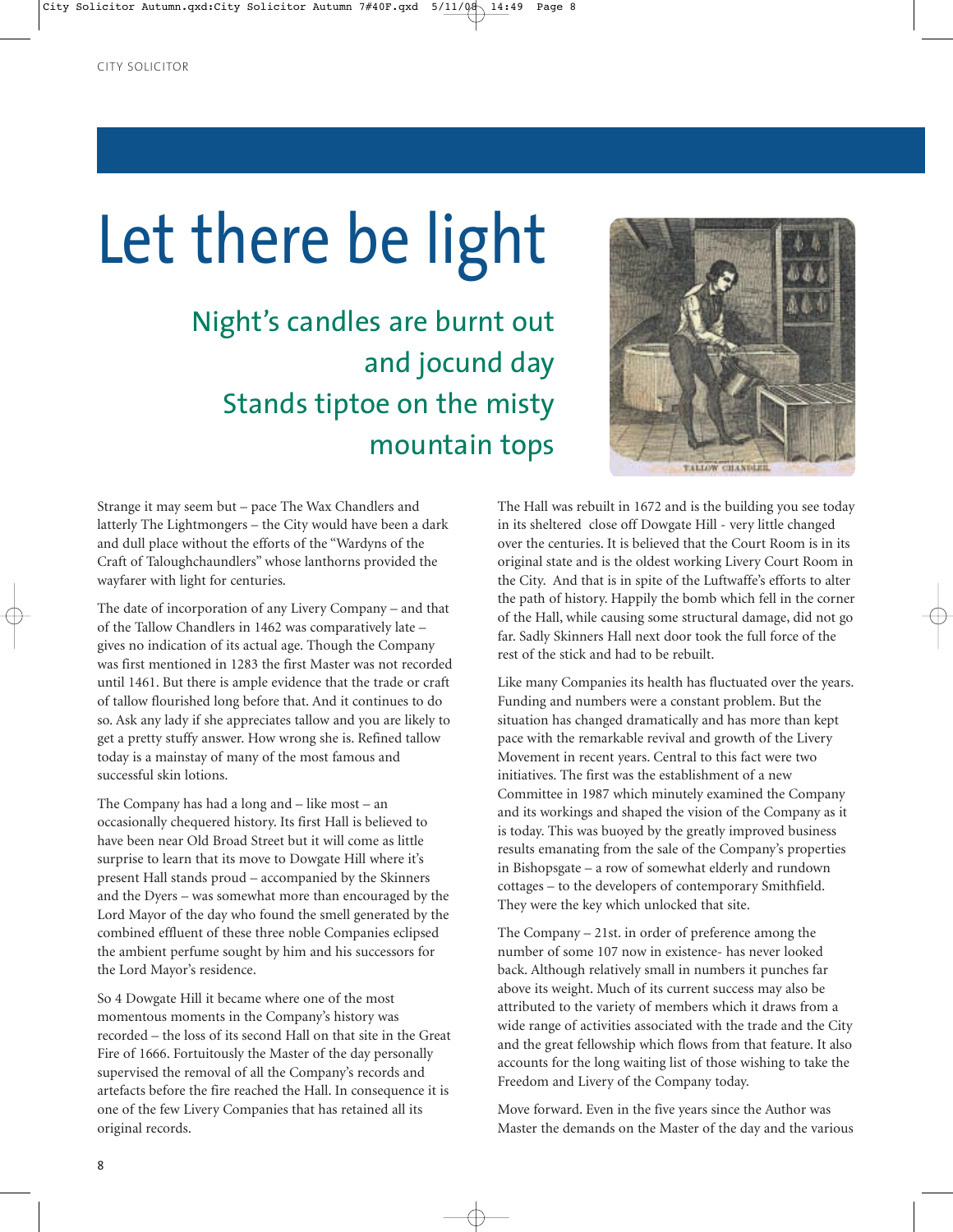### **Peter Purton,** *Past Master*

Committees – not least Education and Charity - have continued to grow.

The Companies' funds and the Benevolent Fund are at their highest level. The Court meets regularly. The Finance and General Purposes Committee represents the powerhouse of the Company. Hall Management, Education and Charity, Livery Liaison and Investment are very active. The position of Clerk is key and the Company has been blessed with a succession of first-class holders of that role – all boasting an earlier successful military career. The present incumbent is no exception.

The Company has increasing links with FOSFA (the Oil Seeds and Fats Association), BP, and the National Grid with training of young offenders where experience has shown that historic re-offending rates of some 80% plus drop to 7% among the young people undertaking this training. Treloar is a major interest of the Education and Charity Committee as is St.Paul's Cathedral School, the City and Guilds Institute and the Guildhall School of Music. And there are many more.

And yes - are you sporty? Join one of the best all-Livery crews on the water in our Thames Waterman's Cutter, or help our Tennis Team to win the Inter-Livery Cup for the eighth year in succession, or shoot up into the higher echelons of the Inter-Livery Clay Pigeon Competition, play good Golf and Bridge. And for those with a quieter disposition join our excellent Historical Group.

The Company has transformed itself. Unreflecting conservatism has given way to enthusiastic sponsorship of vocational training, cash grants to students and meaningful charitable donations. The handclasp with the Company's constituent trades is firmer than ever.

And do permit the Author a final indulgence. The Company now posesses one of the finest Cellars in the Livery Movement. Guess who is the current Chairman of the Wine Providitors Committee and drinks your good health! May the Company flourish root and branch for ever.

### *Reference: "Seven Centuries of Light" by Gordon Philips*

#### 0115 meline et al **BEND THEFTS TIFFIE OIL CORNER**

en du boyanung mutfeurne falur cheure fo et steuer humble ben<br>neosce eft Separt unte<br>netables cromonaufg unfile by oftene repairince v pare The Scheme tonus or cam que promunulment et enchaf les Come touses et contras et es pour moter en laur fait Dom de ont aconflume De fa en laure a montere effectiones a pomone quil postout crimettent awant e Juffemblece to

e en leurs Manons - heure comune ou di trouver leur comunication - et a<br>prant le cas le requiert - Ores of Doan que John Dirour John Charlen<br>Sydnons huez et plufoans autre moralles formues Du mother = X la com fondree four unus un Deuen mor lebit Suna pou crou un N low here fore beaut put Source is a set to the Source point of the New Count of the Selection of the Case of the Case of the Case of the Case of the Case of the Case of the Case of the Case of the Case of the Case of the ofthe homestic - homeon alle son bases X fautonts et musics annous et antibus and<br>South ordernic et affutue a facto commutaire et confeatanuse de 4 fault fixe X South<br>or faust faire flame commutations at teachiente for enf La pretent en la marche en Section de Come effece CII Communit Sere la Courtier Les ma num et feelle "x mon feel out puise. Fait et Some le vy  $-$ lour mquante fiv

bergen T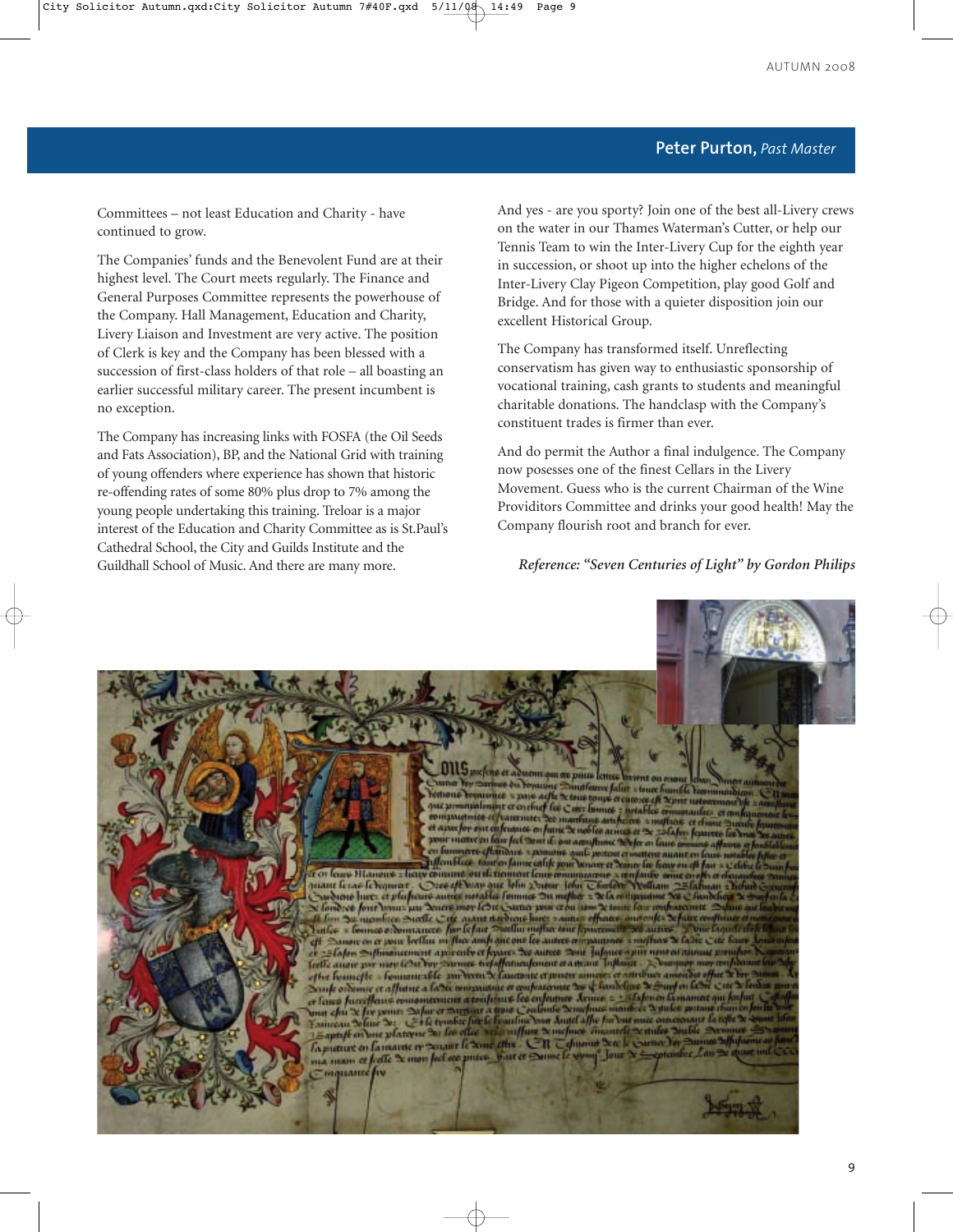# Conference of World City Bar Leaders

On 2nd- 4th October, the City of London Law Society was honoured to host the 5th Conference of World City Bar Leaders. This two and a half day event was attended by 26 delegates from 13 bar associations around the world including Amsterdam, Brussels, Budapest, Chicago, Frankfurt, Hong Kong, Montreal, New York, Paris, Philadelphia, Singapore, Tokyo and Toronto. Members of the CLLS's corporate member firms also attended the daytime programme sessions.

The programme, which had been designed to focus on the issues and concerns of legal practitioners in the world's largest cities, covered a range of important topics of relevance to the profession. Highlights of the programme included a consideration of the role of judges, of contrasting regulatory regimes, of the role and reputation of the profession in different jurisdictions, and of human rights. Delegates were particularly interested to hear about a proposed "global standard" for legal training, and in the discussions concerning whether lawyers can also be businessmen and the manner in which the face of legal practice is changing in various jurisdictions. We were also privileged to have contributions from a number of highprofile speakers including Lord Goldsmith, Lord Neuberger, Sir Gavin Lightman, Peter Williamson, Guy Beringer and Roger Smith OBE.

But it was not all work. The delegates also enjoyed a varied social programme which show-cased London at its best, including a pre-event tour of Old Bailey followed by dinner at Cutlers' Hall, a reception at the Reform Club organised by the College of Law and a Banquet at the Mansion House in the presence of the Lord Mayor, with Lord Bingham of Cornhill as the guest speaker.

This extremely successful event would not have been possible without the very generous support of the College of Law as well as Allen & Overy LLP, Clifford Chance LLP and Freshfields Bruckhaus Deringer LLP, who each kindly hosted one day of the event. This not only allowed delegates to visit three world-class law firms, but also enabled them to experience three quite different areas of the City.

There is no doubting the value of bringing together legal practice leaders from the world's largest cities and this was confirmed by the enthusiasm of all who attended the Conference business and social sessions. We are already looking forward to the next conference which the Tokyo Bar Association has agreed to host in Tokyo in March 2010.

The Conference of World City Bar Leaders was another highlight of our centenary year and our sincere thanks go to all those involved.



*Session at Clifford Chance LLP. Speakers included Peter Williamson, Chairman of the SRA, Stephen Denyer from Allen & Overy LLP, Tomas Baert from the European Commission and David Syed from Orrick.*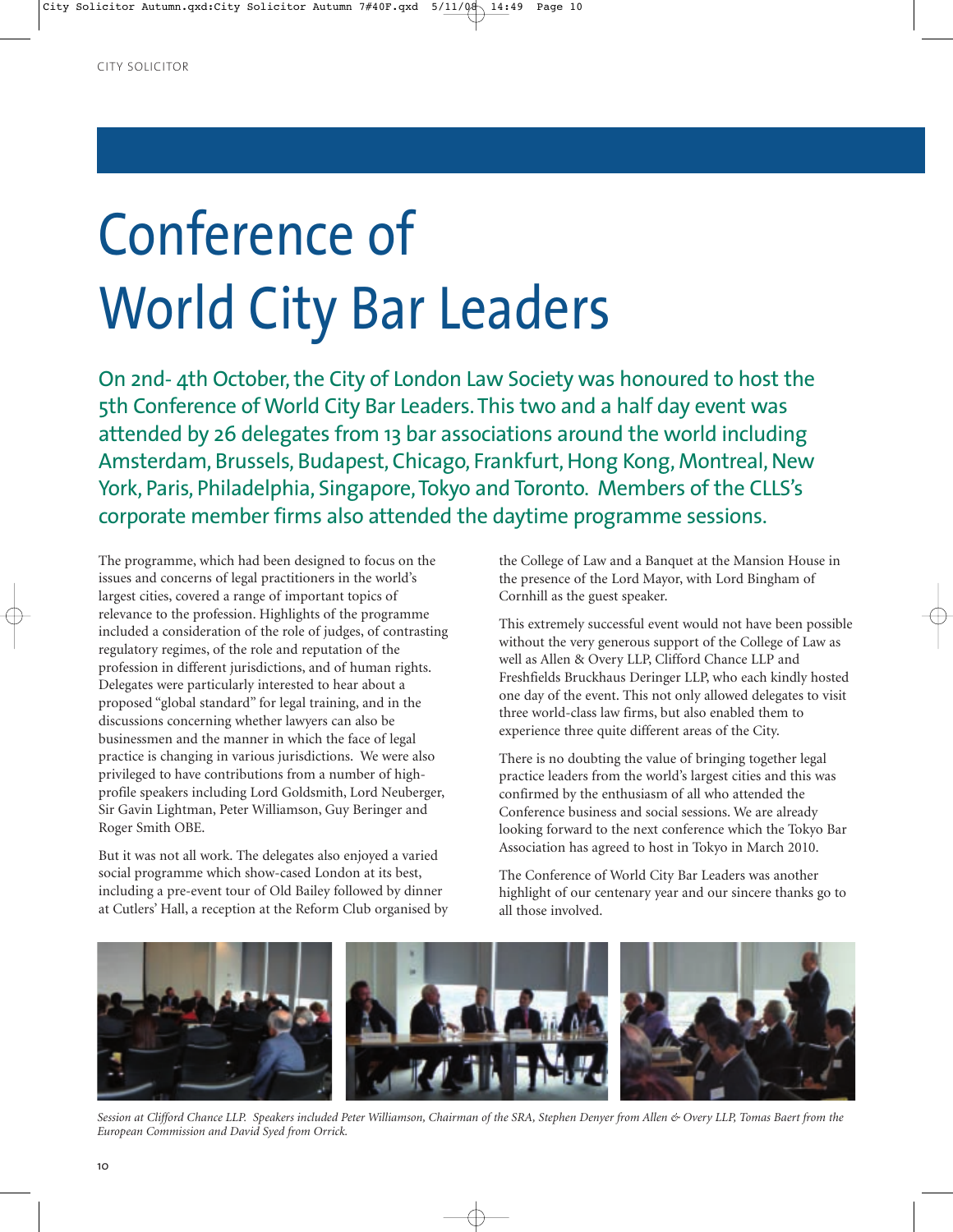

*William Whittaker from Toronto Lawyers Association with Stephen Denyer*



*L to R, Mrs Liz Wootton, Alderman David Wootton, Catherine Boyd and William Whittaker from Toronto Lawyers Association.*



*Guests at the Conference Dinner at the Mansion House*



*Judge E Kenneth Wright Jr, President of the Chicago Bar Association with Stephen Schenke from Montreal Bar Association*

*Barbara Berger Opotowsky from the New York City Bar Association with Alastair Collett from the City of London Law Society*



*Association with Michael Offer from TLT LLP and William Whittaker*



*Paul Kazaras from the Philadelphia Bar A session at Freshfields Bruckhaus Deringer Lord Goldsmith, Roger Smith OBE and Delegates from the Chicago Bar Association*



*Professor John Salter speaking on Human Rights.*

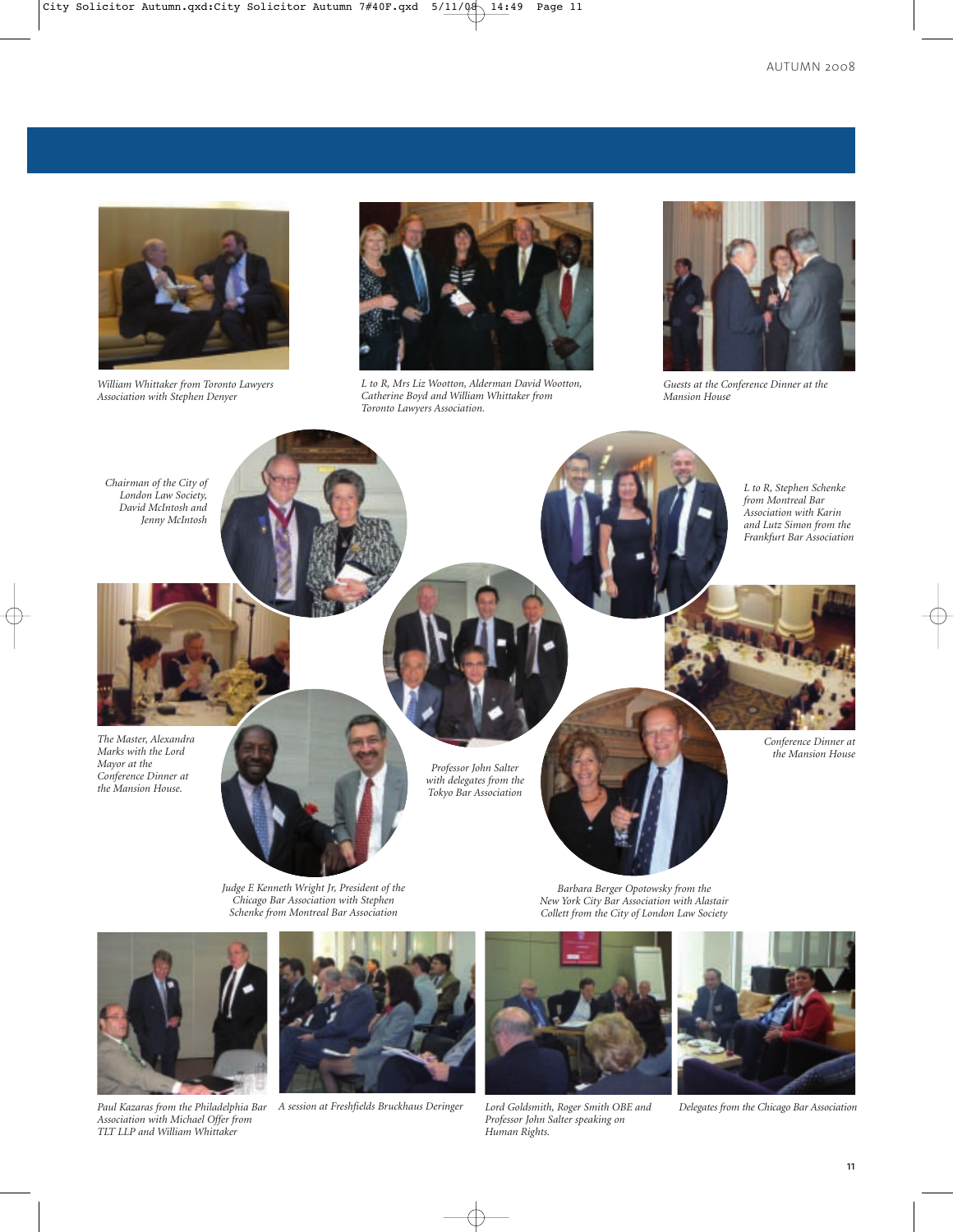# CLLS visit to the EU

## The City of London Law Society's (CLLS) EU Working Party recently concluded a successful visit at the European Commission.

(The working party consists of David McIntosh (Chair, CLLS), Stephen Denyer (Allen and Overy), Stephen Revell (Freshfields Bruckhaus Deringer), Mike Pretty (DLA Piper) and Robert Leeder (Policy and Committees Coordinator, CLLS). The visit was part of the CLLS's ongoing liaison with the Commission, and will be followed up by further meetings in due course. The visit included meetings with officials from several directorates, including Trade, Services & Investment, Internal Market (including Internal Market – Services), Competition, and Justice, Freedom & Security.

One of the key outcomes of the visit was that the CLLS committed to develop a proposals paper on multijurisdictional legal practice. It is intended that the paper will:

- In broad terms, list and examine the factors that would enable multi-jurisdictional law firms to operate more effectively throughout Europe, as well as those factors that currently inhibit such operation. (One such enabling factor would be the achievement of greater uniformity between the various European states' regulatory systems);
- List the sorts of activities that a multi-jurisdictional firm should ideally be able to undertake in any given European jurisdiction;
- Establish that the regulations affecting multi-jurisdictional law firms need to be improved; not increased; and

• Show, in concrete terms, why the deregulation of the provisions affecting multi-jurisdictional law firms is an urgent and pressing matter for Europe that will benefit consumers and increase industrial competitiveness.

This constitutes a formidable task, and the Society is in the process of identifying a suitably qualified academic with research capabilities and practical experience of commercial practice in the City to be retained to assist the EU Working Party.

It is expected that the resulting paper will form the basis for further discussions between the CLLS and the Commission.

The discussions with the Commission also provided the CLLS delegation with an insight into the recent activities of the directorates, including the state of negotiations regarding the liberalisation of various national legal services markets.

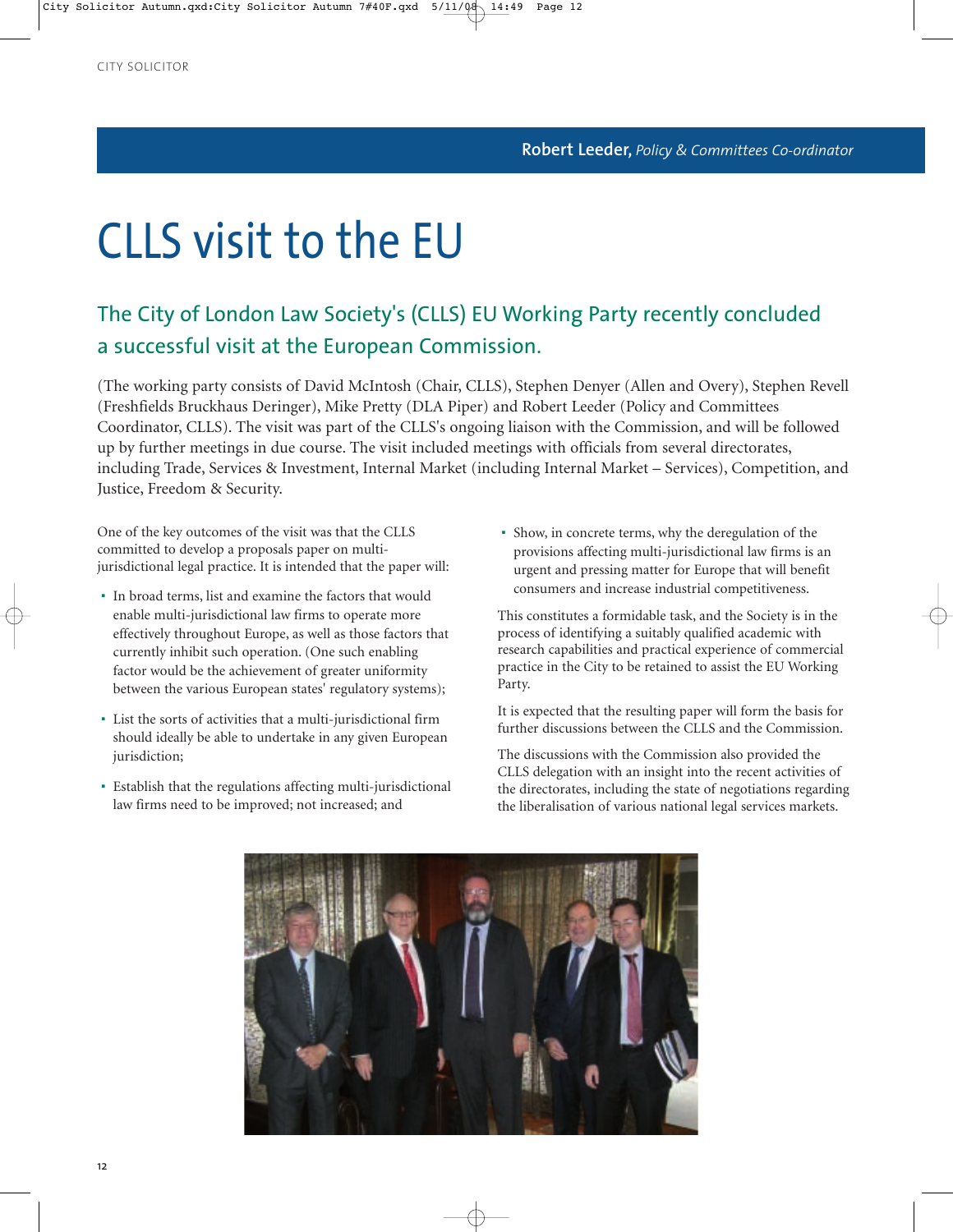# Committee Reports



### TRAINING

The key training-related event happening this Autumn is the launch by the SRA of a Consultation on a

complete review of the Qualified Lawyers Transfer Regulations (the "QLTR"). At the time of writing, the Consultation had not been launched so the detailed proposals are not available. However, the Paper should be available from the SRA's website (www.sra.org.uk) by the time this edition of "City Solicitor" is published.

The QLTR is long overdue for review. The QLTR regime has been largely unchanged for the best part of two decades while during that period there have been substantial changes introduced or planned to the domestic route to qualification. Furthermore, the legal environment has changed with the English legal profession increasingly looking outside its borders for new recruits, with many of those being eligible to requalify under the QLTR.

Indeed, approximately 20% of new entrants to the profession each year have followed the QLTR route.

The numbers of QLTR entrants to the profession coupled with the concerns the SRA has over some of those entrants (as first highlighted in the Consultation earlier this year on the interim changes to the QLTR) has prompted the planned root & branch review.

The proposals are likely to include:

- a substantially extended and more rigorous Test;
- plans to widen the number of jurisdictions covered by the Regulations; and
- the abandonment of the work experience requirement to which some of the jurisdictions currently within the scope of the Regulations are subject.

An extended Test has the merit of potentially raising standards by requiring the new entrants following this route to have more training in this jurisdiction's law & practice. Furthermore, depending on the detail coverage of the new

exam regime, it may go some way to address current concerns over the divergence between the domestic & QLTR exam obligations. However, more exams may well lead to the cost of following this route to qualification increasing. Will that reduce the numbers following the QLTR route? If the cost of the process puts some would-be entrants off, will that not undermine (to some extent) the SRA's plans to use the extended exam regime to improve quality?

Widening the number of jurisdictions eligible to follow the QLTR qualification route will remove the barriers to qualification which at least some lawyers from jurisdictions around the world currently face. However, it is not likely that the QLTR route will, in future, be open to lawyers from every jurisdiction around the world. Therefore, lawyers from certain jurisdictions will continue to have to follow the full domestic route to qualification if they wish to become solicitors. Whether that is an issue will depend on which jurisdictions will come within the scope of the revised regulations. The profession at large and the member firms of the CLLS will need to take a view on the impact of the proposals on the status of the brand of "English solicitor" and on the professions national & international commercial activities when the details are available in the Consultation Paper.

The removal of the work experience aspect of the QLTR is a step away from the requirement of English law experience which underpinned the interim changes to the QLTR introduced by the SRA in September 2008. The detailed requirements which such work experience currently needs to satisfy has caused issues for lawyers working for many member firms of the CLLS so this change will probably be welcomed. However, in terms of maintaining/improving quality, will the more rigorous Test balance the removal of this practical experience requirement?

The result is that the proposals will potentially have a significant impact on:

- all firms which employ lawyers eligible to requalify via this route;
- the profession at large given the numbers of new entrants to the profession coming in under the Regulations; and
- the international status of the brand of "English solicitor".

It is, therefore, important that the SRA receive responses from a broad range of interested parties, including in particular member firms of the CLLS.

As with all training-related Consultations issued by the SRA, the Training Committee will be submitting a Response on behalf of the CLLS.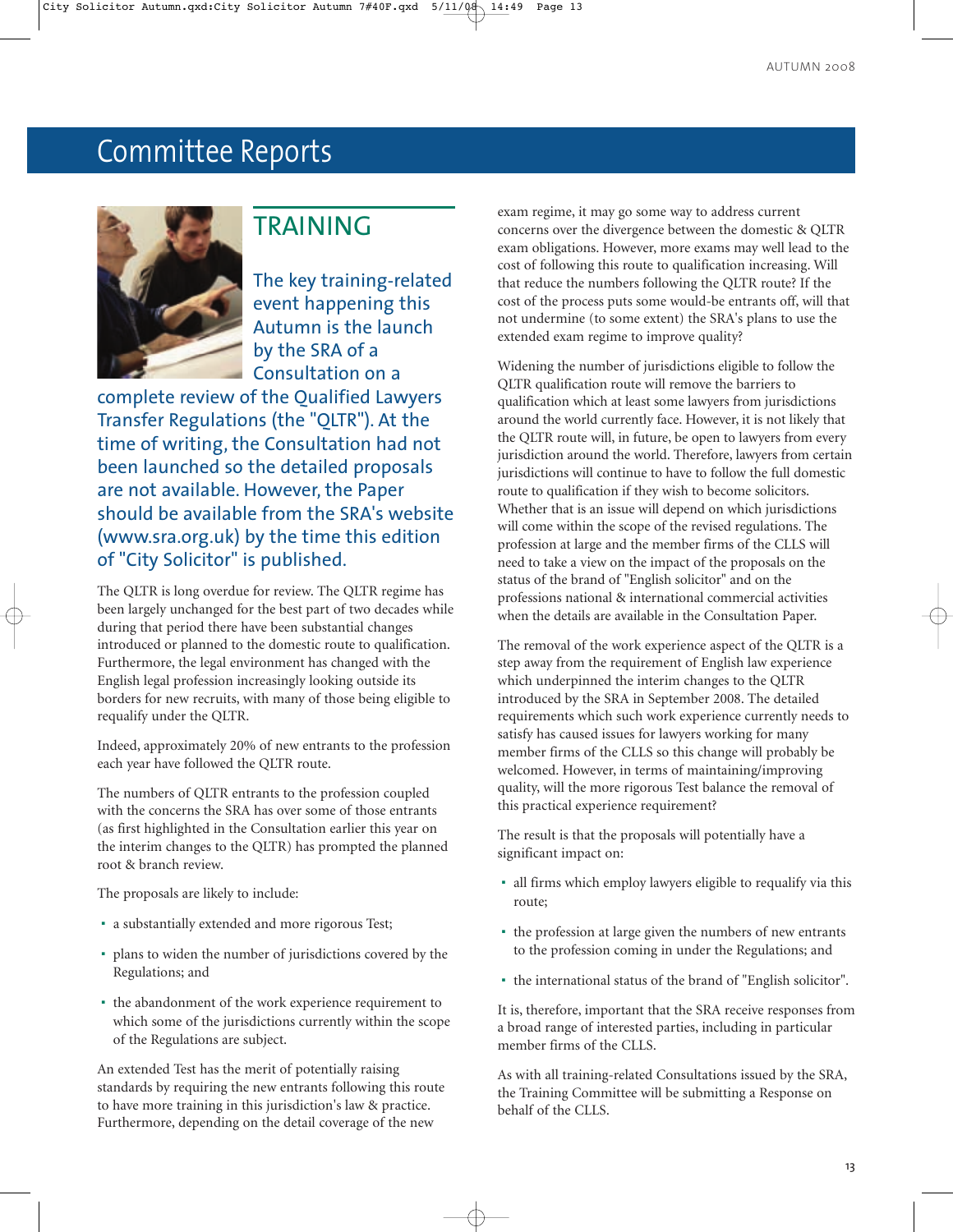# Committee Reports

In addition and as a reflection of the potential importance of these changes to CLLS member firms, the Training Committee have organised an Open Meeting for all member firms to discuss the proposals and to help the Training Committee formulate the CLLS Response.

Member firms will receive an e-mail invitation to the Open Meeting which will be held in early December at a venue in the City. The Open Meeting will cover an explanation/discussion of the proposals and that will be followed by a question & answer session with the SRA officials responsible for the review.

The Training Committee strongly urges members to submit their own Responses whether that takes the form of supporting the CLLS Response prepared by the Training Committee or sending in their own.

In future editions of "City Solicitor", the impact of the changes once implemented will be reviewed.

### **Tony King,** *Chairman,* Clifford Chance LLP

# REGULATORY

### The CLLS Regulatory Committee meets monthly and from June 2008 until present has submitted the following papers.

### 1. **A response to the FSA Discussion Paper (DP8/02):** *'Transparency Disclosure and Conflicts of Interest in the Commercial Insurance Market'.*

The Committee noted that the payment of an undisclosed or 'secret' commission to an agent from a third party does not necessarily indicate corruption. Though the payment of a secret commission raises issues in relation to the breach of civil law fiduciary duties, this should not be confused with corruption, as corruption requires an element of dishonesty which might or might not be present when any such payment is made.

### 2. **A response to the FSA Consultation Paper (CP08/6):** *'Review of client asset sourcebook'.*

The Committee commented on the fact that a number of provisions of CASS (CASS 2.1.24, CASS 2.2.10(5), CASS 2.2.15(2)(b) and CASS 2.3.14) have either been deleted or are not carried forward into the new rules and it was of the opinion that these provisions should be retained as they were useful, offered valuable flexibility and, in the

case of the removal of CASS 2.3.14, could be inconvenient for overseas clients. The Committee supported the retention of the opt-out from the client money provisions for professional clients and eligible counterparties as being a valuable provision which offers a degree of flexibility.

The Committee disagreed with the FSA's proposal to change the exemption for money held by a bank as banker as this would necessitate requiring certain non-EEA institutions, which operate in the UK through a branch, and which are approved banks, to open bank accounts with their own subsidiaries or other credit institutions which would be unnecessary as well as it being rather odd if an approved bank could not hold money with itself as banker.

The Committed further noted that transitional provisions would be helpful to firms.

### 3. **A response to CP08/10 and DP08/3**

The Committee expressed serious concerns about the FSA proposals in relation to Own Initiative Variations of Permission ("OIVoPs"), which are intended as a move to bring about greater transparency. The Committee took the view that the proposals risk sacrificing fairness and it would not be a legitimate use of an OIVoP to 'name and shame' firms without following due process, nor indeed would it be a particularly effective method of publicising FSA concerns about particular conduct. The FSA appears to intend to use OIVoPs not just for supervisory purposes but also as an enforcement tool and the Committee expressed concern that this potentially would be ultra vires. In addition if OIVoPs were to be used as a tool of public censure, the Committee was concerned that they could be used as a way of circumventing the FSA's established disciplinary powers under FSMA. The Committee requested further clarity from the FSA on how it intended a 'streamlined' investigation of public censure cases to operate and noted deep concern over the FSA's intention to publicise confidential information received from firms.

4. **A response to the Tripartite Authorities' July 2008 Consultation on Financial Stability and Depositor Protection: Special Resolution Regime.**

The Committee continued to query the need for a special resolution regime or special insolvency procedure to deal with failing banks in light of the proposed changes to the Financial Services Compensation Scheme (which would achieve many of the expressed objectives of protecting depositors and enhancing public confidence).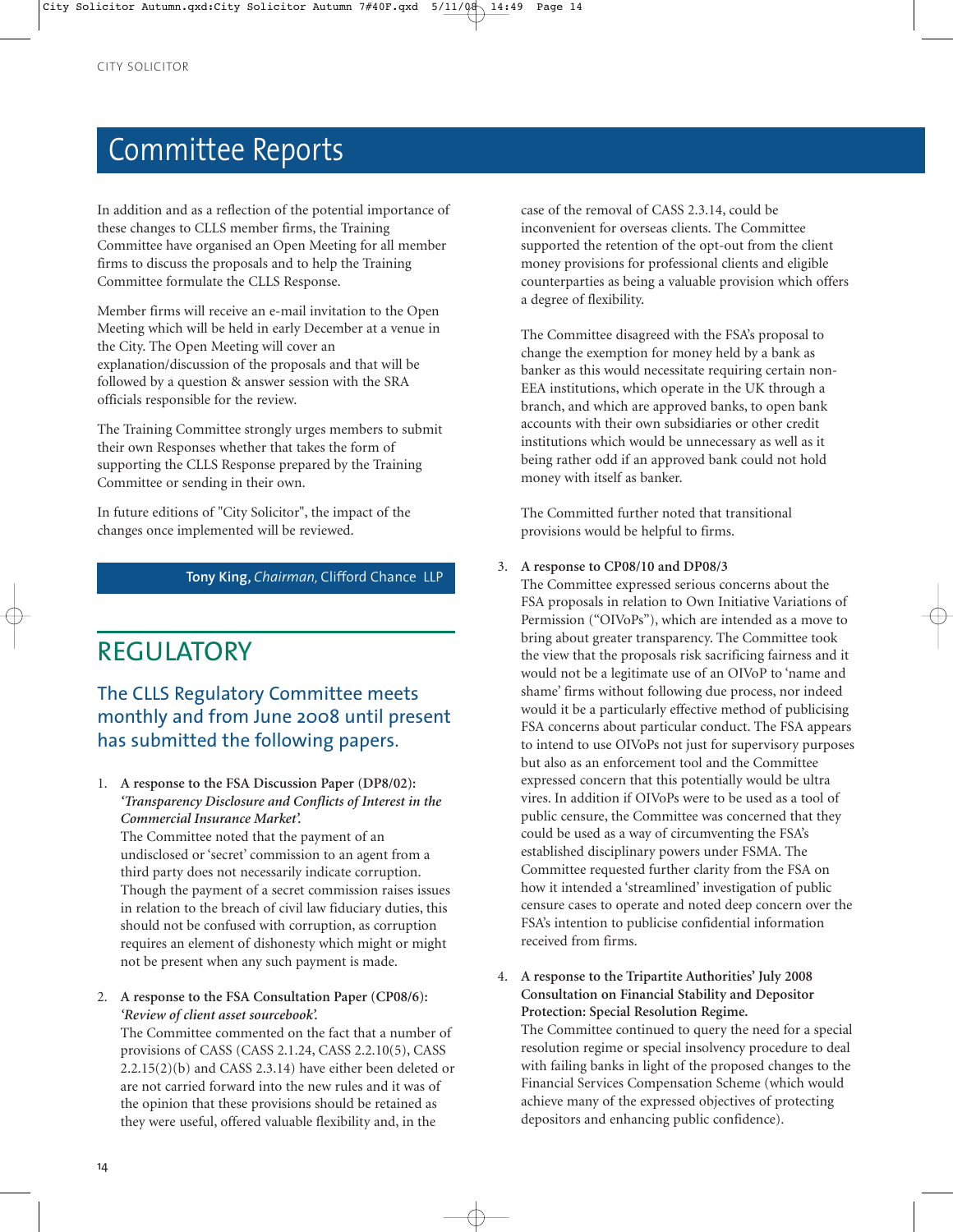# Committee Reports

The Committee considered that if the special resolution regime is implemented as proposed, it will have significant effect on the regulatory capital requirements and the legal certainty of netting and collateral arrangements of UK banks, making credit relationships with UK banks less attractive. The Committee took the view that it would be more proportionate to regulate to prevent UK banks entering into inappropriate netting or collateral arrangements than to cast doubt on their enforceability. The Committee was further concerned that no cost-benefit analysis had been undertaken into the likely impact of these proposals.

The Committee voiced its concern about possible overrides to some contractual rights being ill-defined and potentially capable of creating or extending regulatory capital exposures which would otherwise terminate.

The Committee called for the FSA and other regulators to exercise regulatory forbearance when dealing with the possibility of breaches of the large exposures requirements of regulated counterparties, through circumstances beyond their control.

Finally, the Committee noted the importance of avoiding dual regulation from both the Bank of England and the FSA during phases of the special resolution regime.

**Margaret Chamberlain,** *Chairman,* Travers Smith LLP

## **INSURANCE**

### The Insurance Law Committee has continued to follow closely the review of insurance contract law which the Law Commission is conducting.

There has been something of a lull while the Commission worked through responses to its consultation paper on misrepresentation, non-disclosure and breach of warranty; but we are expecting to have further issues papers to

comment on shortly in relation to post-contractual good faith. The Committee has also considered a number of other legal and regulatory developments: in particular we responded critically to proposals by the FSA to prohibit misselling costs being charged to the inherited estates of with-profits life insurers.

### **Ian Mathers,** *Chairman,* Allen & Overy LLP

### LITIGATION

The Litigation Committee has continued to monitor and respond to public consultation in relation to proposed changes in law and procedure in the litigation arena.

In May, the Committee submitted a response to the Civil Justice Council consultation on a general pre-action protocol. In July, the Committee responded to the SRA consultation on possible changes to the regime for solicitor higher courts advocates. At its recent meeting in September the Committee discussed the current consultation by the Civil Procedure Rules Committee in relation to the proposed amendments to CPR Part 44 to introduce powers in relation to cost capping, and the Committee is will be submitting a response later this month.

One of the major issues affecting commercial litigation this year is the current Commercial Court pilot of the procedural changes recommended by the Commercial Court long trials working party in their report of December 2007. The trial period runs until the end of November. The Committee will be holding an open meeting towards the end of November or early December to provide an opportunity for practitioners across the City to discuss the reforms and give feedback to the commercial judges. Details of this event will be available shortly.

> **Lindsay Marr,** *Chairman,*  Freshfields Bruckhaus Deringer LLP

**The Insolvency Law Committee is seeking applications from prospective new members. Applicants must be experts in domestic and cross-border insolvency law, have a City-based practice, and be willing to contribute regularly to the work of the Committee. To apply (or to find out more, with a view to applying), contact the Chairman, Hamish Anderson at Norton Rose LLP (hamish.anderson@nortonrose.com; telephone 020 7283 6000) as soon as possible and in any event no later than Monday 12 January 2009.**